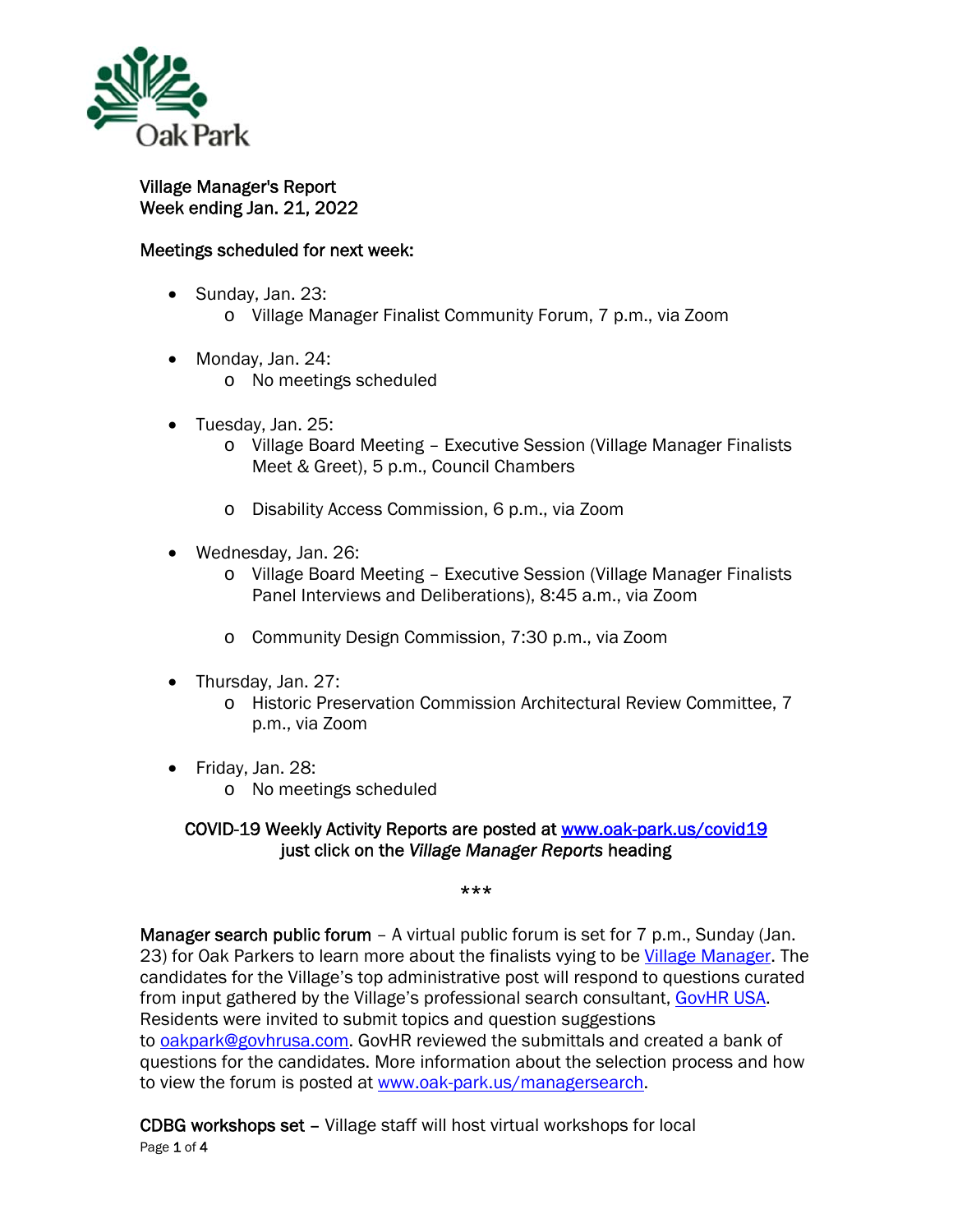non-profit organizations interested in applying for federal *Community Development Block Grant (CDBG)* funding. Applicants are required to attend one of two, on-hour workshops scheduled for 3 p.m. on Jan. 25 and for 11 a.m. on Jan. 26. Attendance at one of the workshops is required to apply for funds during Program Year 2022, which runs from October 2022 through September 2023. The workshops will provide details about the application process, including an overview of required documents, timelines and reporting requirements. Representatives of organizations intending to apply for grants should email grants@oak-park.us to receive the registration link or for more information. More about the CDBG program in Oak Park is posted on the Village website at www.oak-park.us/cdbg.

Housing incentives program application released - The Development Customer Services Department began accepting applications today (Jan. 21) for the Multi-Family Housing Incentives Program. Applications are due by 5 p.m., Feb. 21. Virtual meetings have been scheduled for 10 a.m. and 7 p.m. on Feb. 1 to answer sessions about the program that has \$150,000 available for individual grant awards of up to \$10,000 to owners of multi-family buildings with four or more apartments. Grants must be matched two to one by the building owner and may be expended on common area improvements, security improvements or individual unit improvements. Applicants also will be eligible to apply for the Village's Multi-Family Energy Efficiency Grant Program. More information on these and other housing programs is posted on the Village website at www.oak-park.us/housing.

Paperless permit process a success – The Village's paperless contractor registration and permit application process has demonstrated its value as the pandemic has restricted in-person services. Customers may register contractors and submit permit applications electronically, including uploading the required documents directly to the web-based VillageView portal. Prior to the pandemic, Permits Processing Division counter staff had focused on one-on-one training of contractors as they came in person. The approach greatly reduced in-person traffic and laid the ground work for today's pandemic-driven remote approach. Anyone who encounters problems with the web portal may still get personalized assistance by calling 708.358.5430 or emailing permits@oak-park.us.

Rental heat requirement – Staff is reminding landlords and alerting tenants that Village code requires that heat be provided to all Oak Park rental dwelling units from September 15 through May 15. An average minimum temperature of 68 degrees Fahrenheit must be maintained inside the apartment from 6:30 a.m. to 11 p.m., and 65 degrees Fahrenheit from 11 p.m. to 6:30 a.m. Complaints about lack of heat may be made by calling 708.358.5410 or emailing housing@oak-park.us.

Salt supply holding – The Public Works Department reports that with a quarter of a typical season's salt supply on hand, crews are well prepared to respond to any weather events that may occur in the weeks ahead. The Village purchases road salt annually through the state's joint purchasing program, which results in volume discounts the Village could not achieve on its own as a single purchaser. The salt is delivered as needed throughout the season. On average, the Public Works Department uses between 3,000 and 4,000 tons of road salt annually to treat the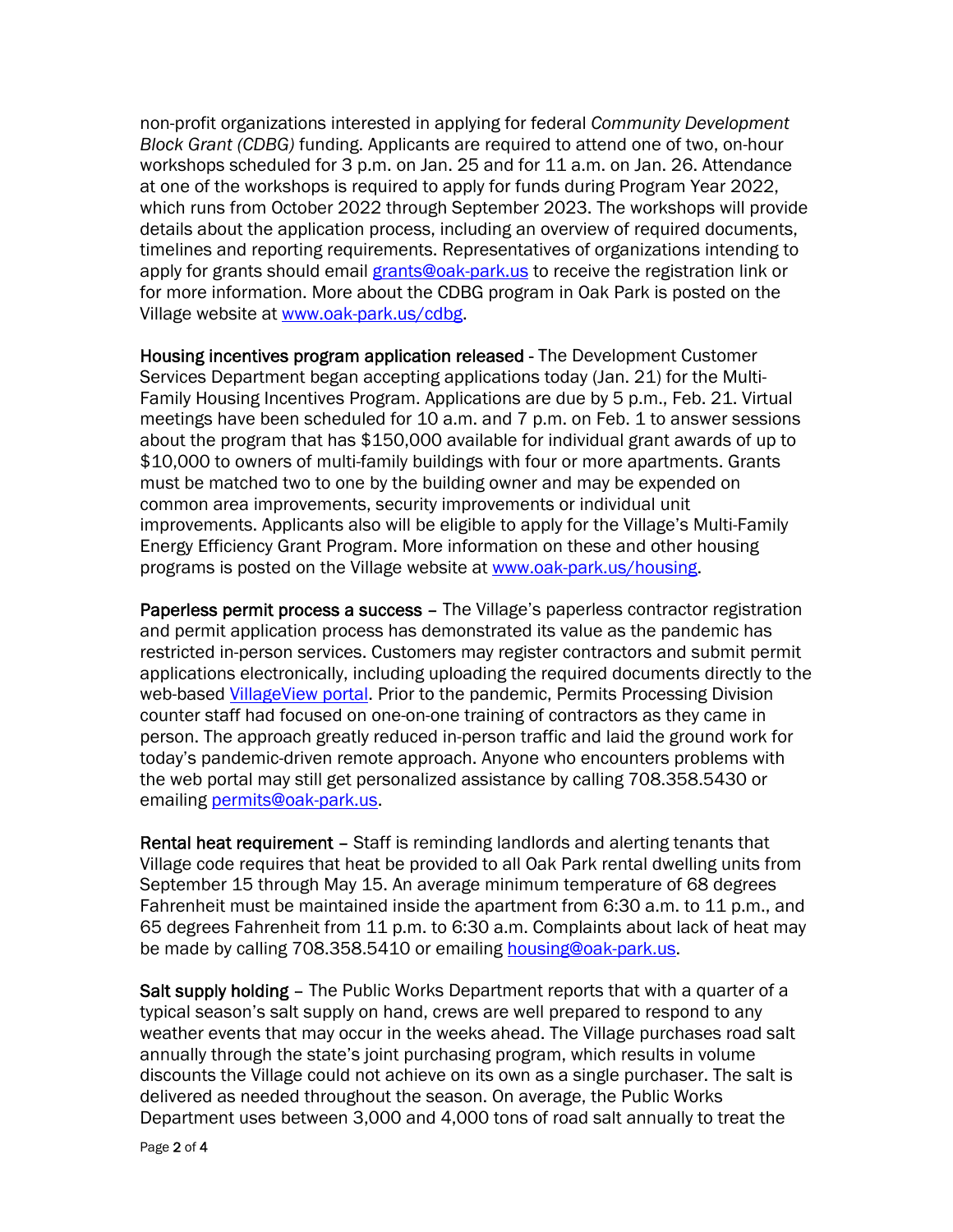roughly 250 lane miles of local streets and 50 miles of alleys. The goal of the snow and ice control program is to keep streets, alleys, sidewalks and bridges passable and safe. The key is to closely monitor weather forecasts and have sufficient personnel on call, equipment ready to go and mitigation materials such as road salt in sufficient quantity. Even with the planning, staff must stay flexible since no winter storm is the same and each event requires different response planning and management.

Dealing with the cold – As temperatures plunged, staff has focused community messaging on taking necessary precautions and checking in on friends and neighbors. Messages also have pointed out the importance of protecting pets since they also are susceptible to the impact of extreme cold. Information on hours and locations of local warming centers has been distributed as well. But since individuals likely to be most at risk may not have the resources needed to follow Village social media and other communications platforms, a key component of the message continues to urge residents to help spread the word to those in need. More information on dealing with the cold is posted on the Village website.

Nuisance wildlife – Cold weather always means the likelihood increases of coming into contact with the surprisingly large numbers of wild animals that call Oak Park home as their search for food and shelter becomes more difficult. Typically, the biggest problem in a dense, built-up community like Oak Park is the property damage wild animals can cause when seeking shelter. Squirrels gnawing a hole in the soffit to get into the attic and raccoons, skunks and opossums burrowing under decks, porches and garage foundations are among the more common nuisance issues property owners face. The best defense against these intrusions is preventing their entry and eliminating any outdoor food source. More information is posted on the Village website – click here to learn more.

Pleasant/Marion redevelopment update – Crews are wrapping up in the alley south of Pleasant Street in preparation for the new development planned for the former funeral home on the southwest corner of Pleasant and Marion streets. Excavation on Pleasant Street is next. The alley is closed to through traffic during work hours, but reopened when work is not occurring. This phase of the development project is still on track to be completed in about 14 days, weather permitting. Residents of the condominium building west of the alley are being allowed to park their vehicles in the surface lot of the former funeral home site during the work.

Sewer inspections expanded – An additional location was added to the annual sewer video inspection project. Crews are expected to start back up in the next two weeks on North Avenue between Harlem and Oak Park avenues.

Pete's construction update – ComEd crews remain on track to complete underground work in the east/west alley between Euclid and Wesley avenues in preparation for the new Pete's Fresh Market coming to Madison Street. Access to alley garages has been maintained and temporary parking passes provided to residences in the area. The manhole installation at 431 and 427 Euclid Avenue has been completed and underground work for the new manhole in the nearby alley has begun. The alley will